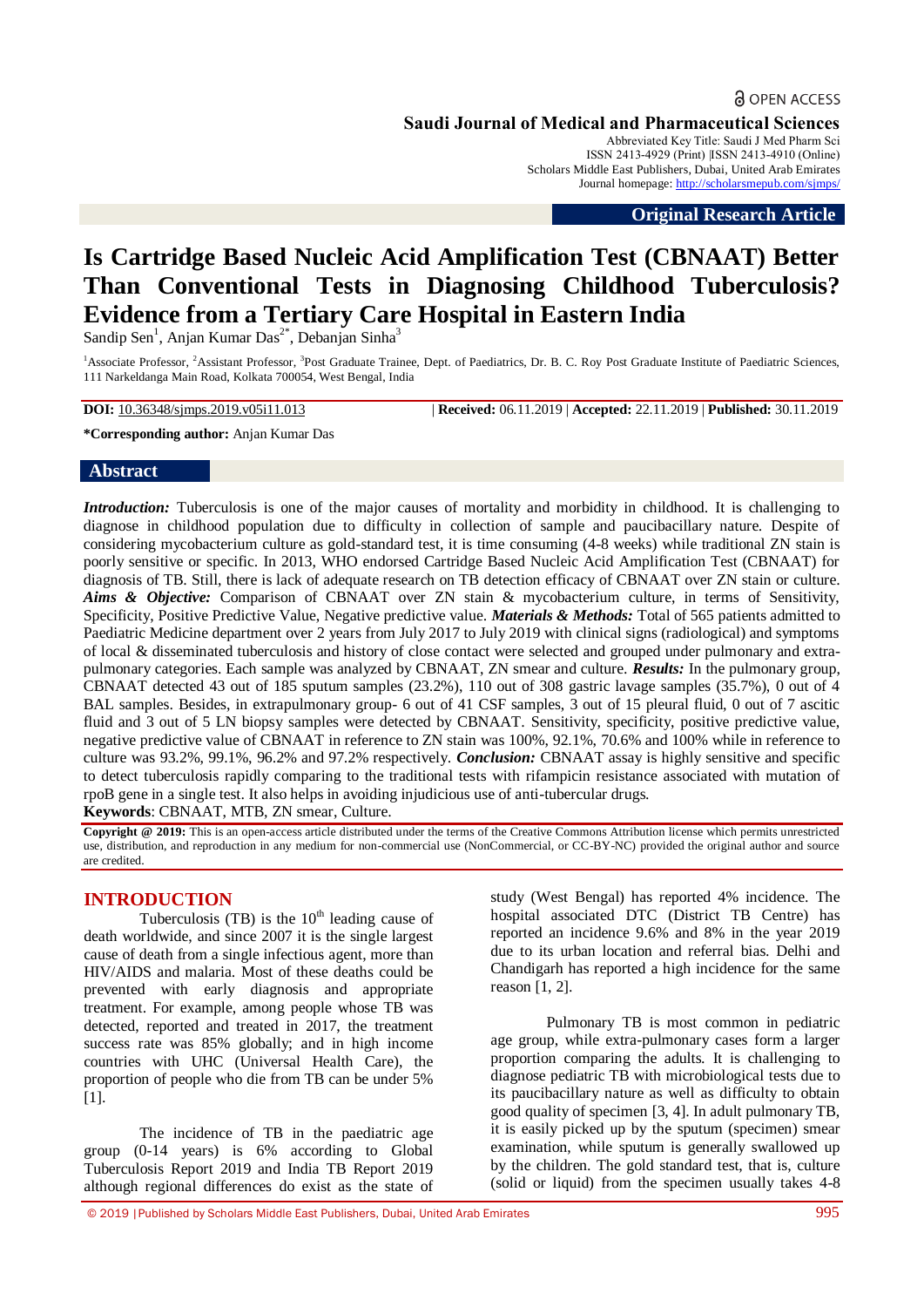weeks to give the appropriate results and also require expensive and sophisticated laboratory facilities which is often challenging in resource poor settings [4]. There are some other tests like antigen-antibody ELISA tests, Interferon gamma release assay (IGRA) tests, but their specificity and sensitivity to detect pediatric TB is highly questionable. WHO, in a policy statement, has strongly recommended that serological tests not to be used in diagnosis of TB [5].

Since 2013, Cartridge Based Nucleic Acid Amplification Test (CBNAAT) has been introduced for diagnostic purpose to detect pediatric tuberculosis (pulmonary and extrapulmonary). It has been endorsed by WHO and with an advantage of quick turnaround time also simultaneously detects TB and rifampicin resistance thus providing a promising solution to achieve early TB detection and hence better care and control of TB [6]. However, the sensitivity and specificity of the new test has not been adequately researched in comparison to simple ZN stain or gold standard culture test.

So, we have aimed to conduct this study to compare the utility and importance of CBNAAT with some traditional tests in terms of sensitivity, specificity, positive as well as negative predictive values to pick up the pulmonary and extrapulmonary focus of tuberculosis rapidly and appropriately.

# **MATERIALS AND METHODS**

The study was conducted at Pediatric Medicine department of Dr. BC Roy Post Graduate Institute of Pediatric Sciences, Kolkata from July 2017 to July 2019, after taking the necessary Institutional Ethics Committee approval. Total 565 patients showing symptoms and signs of suspected localized and/ or disseminated tuberculosis or history of contact with diagnosed tuberculosis were included in the study excluding the patients whose parents did not give their consent to participate.

# **STUDY TOOLS**

Necessary history was taken and clinical examination done. All patients were evaluated for pulmonary symptoms like fever, cough & cold, hemoptysis as well as extrapulmonary symptoms like chest pain, bone pain, headache, seizures etc.

Case Definition: TB suspect-children with persistent fever and/or cough for more than 2 weeks, loss of weight/no weight gain (History of unexplained weight loss or no weight gain in past 3 months; loss of weight is defined as loss of more than 5% body weight as compared to highest weight recorded in last 3 months) and/or history of contact with infectious TB cases (In a symptomatic child, contact with a person with any form of active TB within last 2 years may be significant) [7].

Presumptive extrapulmonary TB- presence of organ specific symptoms and signs like swelling of lymph node, pain and swelling in joints, neck stiffness, disorientation, etc and/or constitutional symptoms like significant weight loss, persistent fever for more than 2 weeks, night sweats.

Laboratory Investigations such as complete blood count (CBC), erythrocyte sedimentation rate (ESR), Mantoux test, Zeihl Neelsen (ZN) smear, fine needle aspiration cytology (FNAC), histopathology of samples and culture.

Imaging studies including chest skiagram, ultrasonography, computed tomography (CT) scan, magnetic resonance imaging (MRI) scan.

CBNAAT of sputum/induced sputum, gastric aspirate/lavage, cerebrospinal fluid, pleural fluid, ascitic fluid, bronchoalveolar lavage (BAL), FNAC material.

# **STUDY TECHNIQUE**

Patients were selected as per the inclusion criteria and recruited in the study. Detailed history taking, physical examination and relevant laboratory investigations were done. A pre designed semi structured proforma was used to obtain data based on socio-economic profile, clinical profile and investigations after explaining the purpose of the study and obtaining informed consent from the parent/guardian of the child in writing.

All the samples were collected in well labelled falcon tubes. In pulmonary cases two sputum/induced sputum (Sputum induction was done in a wellventilated room with an ultrasonic nebuliser and nebulisation done with 10-20 mL of 3% hypertonic saline until patient coughed up at least 2 mL of sputum or a maximum of 15 minutes). Samples were collected: one early morning and other supervised spot specimen. Smears of both the sputum samples were made, stained by ZN procedure, examined under light microscope. Thereafter, if the samples were positive for acid fast bacilli (AFB), then the positive sample otherwise good quality or early morning sample was used for CBNAAT. So, only one sample was further processed for CBNAAT. In infants and small children gastric lavage was collected in place of sputum. Where invasive techniques like BAL were required, only one sample was collected. Bronchoscopy was done with Pentax fibre optic bronchoscope (FOB) under local anaesthesia with 4% lignocaine jelly and mouth spray. Bronchial washing and lavage was performed by instilling 20 mL aliquots of normal saline at room temperature up to 100-120 mL and collected into a sterile suction trap by aspiration. In extrapulmonary cases the samples collected were CSF by lumbar puncture (LP), lymph node fluid by FNAC, pleural fluid by pleural tap and ascitic fluid by ascitic tap.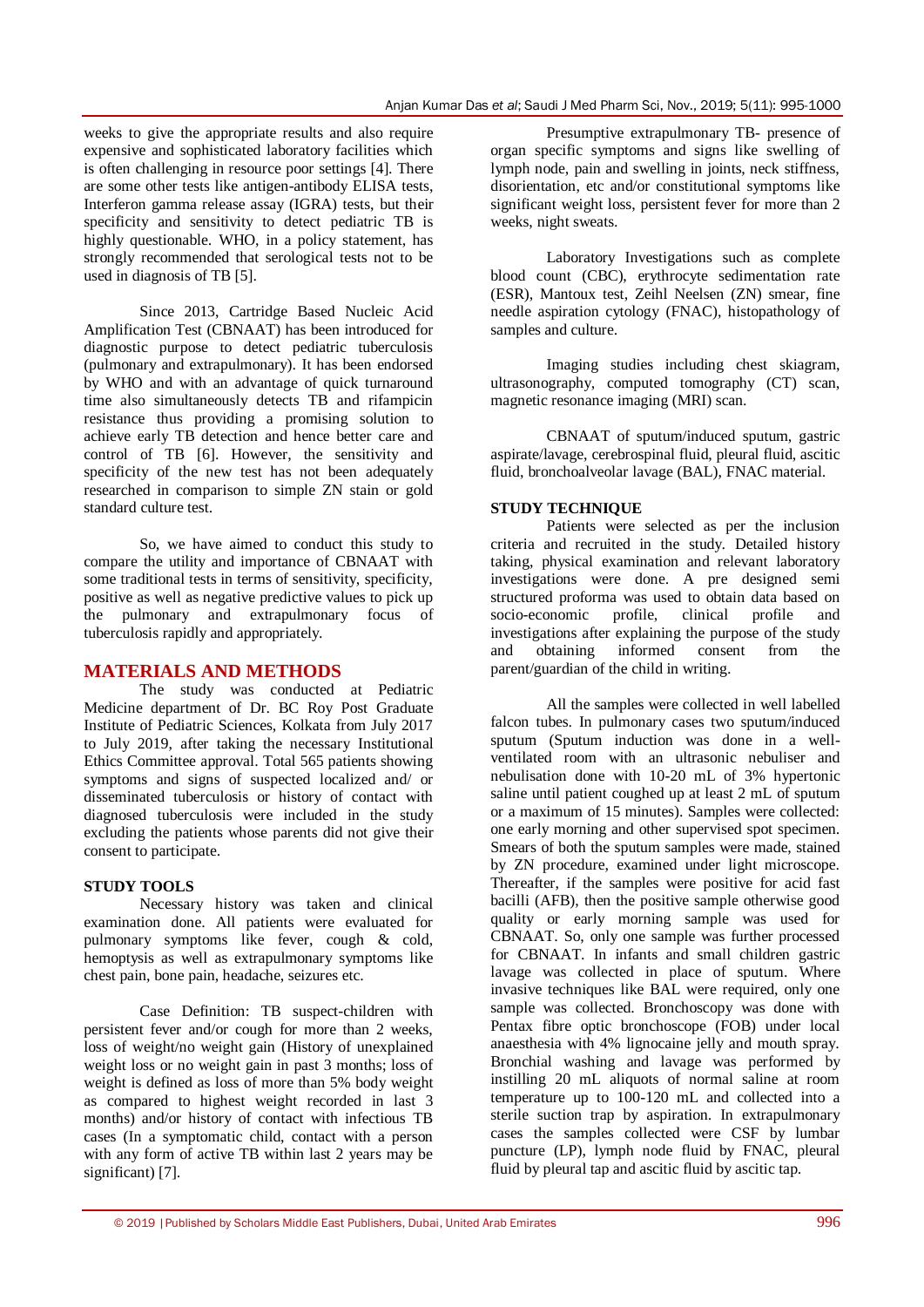## **CBNAAT**

CBNAAT samples were sent to District Tuberculosis Centre (DTC) (Tangra Chest Clinic) at 15/1 Baishali, Gobindo Khatick Road, Kolkata 46.CBNAAT was performed according to the manufacturer's instructions (CEPHEID, Sunnyvale, CA, USA). Our machine contains 4 cartridges so 4 samples were processed for each run. According to standard operating procedure the sampling reagent (containing NaOH and isopropanol) was added at 2:1 ratio to the sample and kept for 15 minutes at room temperature with intermittent shaking. 3 ml of this treated sample was transferred to the cartridge and the cartridge was inserted in the module of CBNAAT machine.

An automatic process completed the remaining assay steps and the results were displayed on the monitor attached to Gene Xpert after 1 hr and 50 minutes.

#### **AFB Smear**

A minimum of 1 slide positive even for single AFB/100 fields was taken as positive for Mycobacterium tuberculosis and a minimum of two samples negative for AFB evaluated for 100 fields were declared as negative.

#### **Culture**

The concentrated sample obtained after decontamination was inoculated for culture in BACTEC mycobacterium growth indicator tube (MGIT) for liquid culture. Culture was considered as gold standard for analysis of results. When the tubes were flagged positive by the system, ZN staining and culture on 5% sheep blood agar were performed from the tube directly to see any contamination as per the manufacturer's instructions. All tubes were checked for positivity till 42 days. Mycobacteria other than tuberculosis (MOTT) and Mycobacterium tuberculosis testing from positive culture tubes were done by rapid immunochromatography test kit using MPT 64 antigen according to the manufacturer's instructions.

## **Data Analysis**

All recorded data were analyzed using standard statistical methods (SPSS software). Sensitivity, specificity, positive predictive value and negative predictive value of CBNAAT were calculated. Values of  $P < 0.05$  were considered as statistically significant.

## **RESULTS**

Total 565 patients were examined for this study, youngest patient being 5 months and oldest patient were 11 years 3 months. Table-1 shows that the majority of the patients were males 66.7% and belonged to the age group  $\leq$  years (45.1%). Only 18% showed history of TB contact while 16% patients showed Mantoux positivity.

| Table-1. Deling applie 11 bille of the Cases |                    |                |  |  |
|----------------------------------------------|--------------------|----------------|--|--|
| <b>PARAMETERS</b>                            | <b>NO OF CASES</b> | PERCENTAGE (%) |  |  |
| <b>GENDER</b>                                |                    |                |  |  |
| Male                                         | 377                | 66.7           |  |  |
| Female                                       | 188                | 33.3           |  |  |
| <b>AGE GROUP</b>                             |                    |                |  |  |
| $<$ 5 years                                  | 255                | 45.1           |  |  |
| 5-9 years                                    | 205                | 36.2           |  |  |
| $9-12$ years                                 | 105                | 18.6           |  |  |
| <b>HISTORY OF CONTACT WITH</b>               |                    |                |  |  |
| <b>TB PATIENTS</b>                           |                    |                |  |  |
| Yes                                          | 102                | 18.1           |  |  |
| N <sub>0</sub>                               | 463                | 81.9           |  |  |
| <b>MANTOUX TEST</b>                          |                    |                |  |  |
| Positive                                     | 91                 | 16.1           |  |  |
| Negative                                     | 474                | 83.9           |  |  |

| Table-2: Type and Number of Samples Used |  |  |  |  |  |  |
|------------------------------------------|--|--|--|--|--|--|
|------------------------------------------|--|--|--|--|--|--|

|                        | <b>Type of sample</b>         | <b>Total samples</b> | <b>MTB</b> detected by CBNAAT |
|------------------------|-------------------------------|----------------------|-------------------------------|
| <b>PULMONARY</b>       | Sputum/Induced sputum         | 185                  | 43 (23.2%)                    |
| $(n=497)$              | Gastric lavage/ aspirate      | 308                  | 110 (35.7%)                   |
|                        | Broncho-alveolar lavage       |                      | $0(0\%)$                      |
|                        | <b>TOTAL</b>                  | 497                  | 153 (30.8%)                   |
| <b>EXTRA PULMONARY</b> | CSE                           | 41                   | $6(14.6\%)$                   |
| $(n=68)$               | Pleural fluid                 | 15                   | 3(20%)                        |
|                        | Ascitic fluid                 |                      | $0(0\%)$                      |
|                        | FNAC material from lymph node |                      | 3(60%)                        |
|                        | <b>TOTAL</b>                  | 68                   | 12 (17.6%)                    |

CBNAAT detected 132 out of 140 culture positive cases (94.3%) and in 6 of the culture negative cases (1.85%).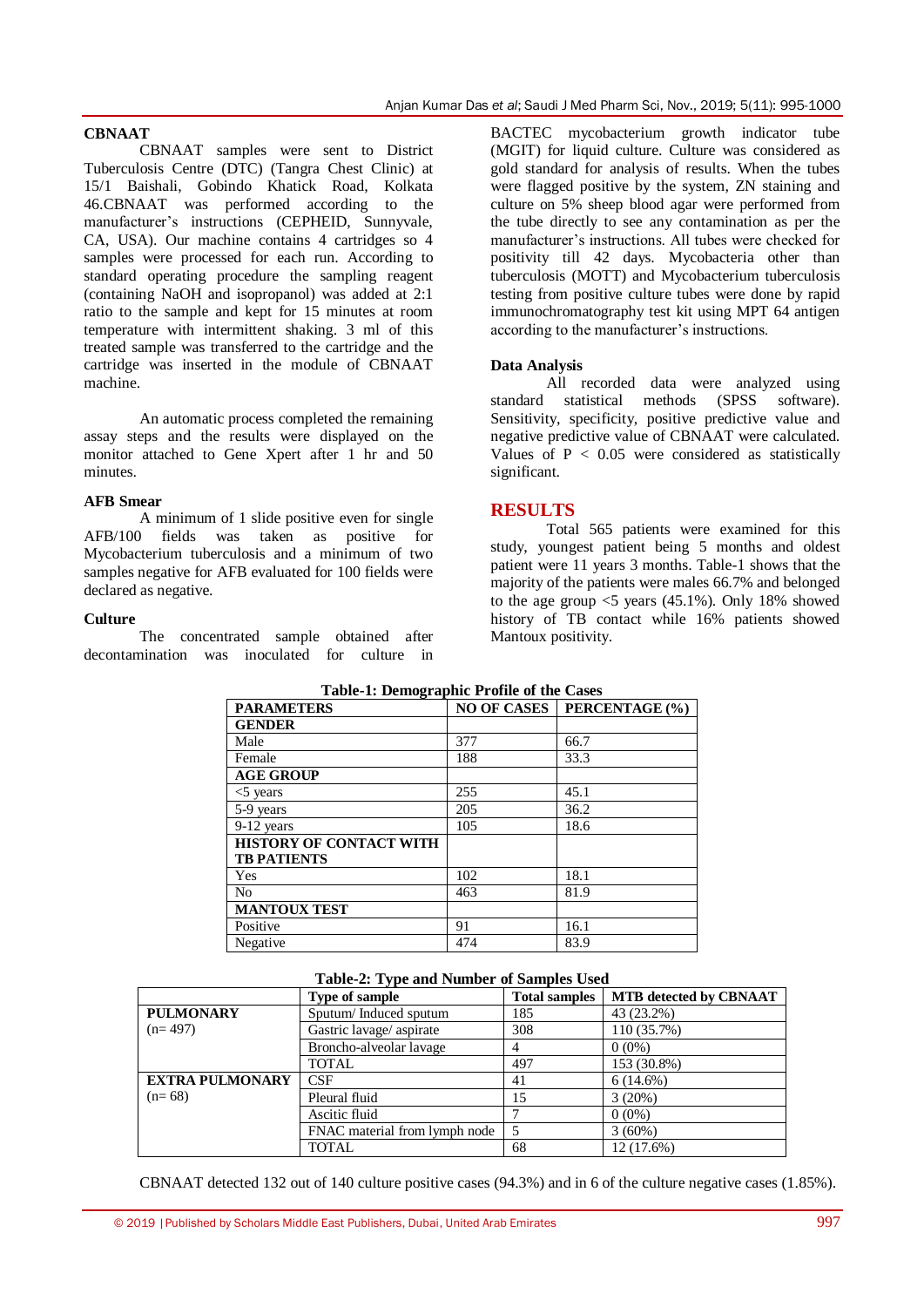| <b>Table-3: Performance of CBNAAT versus CULTURE</b> |                         |                  |              |  |  |
|------------------------------------------------------|-------------------------|------------------|--------------|--|--|
|                                                      | <b>Culture positive</b> | Culture negative | <b>Total</b> |  |  |
| CBNAAT positive                                      | 132                     |                  | 165          |  |  |
| CBNAAT negative                                      |                         | 319              | 400          |  |  |
| TOTAL                                                | 140                     | 325              | 565          |  |  |

Anjan Kumar Das *et al*; Saudi J Med Pharm Sci, Nov., 2019; 5(11): 995-1000

CBNAAT detected 105 out of 116 ZN stain positive cases (90.5%) and 60 out of 449 ZN stain negative cases (13.3%).

| <b>Table-4: Performance of CBNAAT versus ZN Smear</b> |  |
|-------------------------------------------------------|--|
|-------------------------------------------------------|--|

|                 | <b>ZN</b> stain positive | ZN stain negative | <b>Total</b> |
|-----------------|--------------------------|-------------------|--------------|
| CBNAAT positive | 105                      | 60                | 165          |
| CBNAAT negative |                          | 389               | 400          |
| TOTAL           | 16                       | 449               | 565          |

Sensitivity, specificity, positive predictive value and negative predictive value of CBNAAT in reference to ZN stain and Culture.

| <b>Table-5</b>           |                    |                  |                                  |                           |
|--------------------------|--------------------|------------------|----------------------------------|---------------------------|
|                          | <b>Sensitivity</b> | <b>Specifity</b> | <b>Positive predictive value</b> | Negative predictive value |
| <b>CBNAAT</b> vs Culture | 94.3 %             | 89.8%            | 80%                              | 97.3%                     |
| CBNAAT vs ZN stain       | 90.5%              | 86.6%            | 63.6%                            | 97.3%                     |

# **DISCUSSION**

The WHO policy update in 2017 for Automated real-time nucleic acid amplification technology for rapid and simultaneous detection of tuberculosis and rifampicin resistance: Xpert MTB/RIF assay for the diagnosis of pulmonary and extrapulmonary TB in adults and children has recommended that in children, Xpert MTB/RIF may be used rather than conventional microscopy and culture as the initial diagnostic test in all children suspected of having TB (conditional recommendation acknowledging resource implications, very low-quality evidence). Also Xpert MTB/RIF should be used rather than conventional microscopy, culture and DST as the initial diagnostic test in children suspected of having MDR-TB or HIV-associated TB (strong recommendation, very low-quality evidence) [6]. Hence we can conclude that high –quality evidence is lacking in children as compared to adults. This study attempts to give evidence from Eastern India but lacks robust data on MDR TB and Rifampicin resistance.

There are only a few studies on CBNAAT assay to detect tuberculosis in India. CBNAAT was developed by the Foundation for Innovative New Diagnostics (FIND), with the Cepheid Corporation and the University of Medicine and Dentistry of New Jersey. The basic principle is to detect targeted DNA sequences of Mycobacterium tuberculosis genome by real time PCR method, as well as rifampicin resistance and results can be obtained within 2 hours.

We have included 565 patients in this group with the above mentioned inclusion & exclusion criteria. The youngest one was 5 months while the oldest one was 11 yr 3 months with male: female ratio 2:1. Majority of the children were  $\leq$  years age group (45.1%). Mantoux test was positive among 16% patients while 18% showed no history of contact. There were 497 pulmonary and 68 extra pulmonary cases. Among the pulmonary cases, CBNAAT detected 43 out of 185 sputum or induced sputum sample (23.2%), 110 out of 308 gastric lavage or aspirate sample (35.7%), 0 out of 4 samples of broncho-alveolar lavage, in total 153 pulmonary samples were detected for MTB by CBNAAT out of 497 samples (30.8%). Besides, in extra pulmonary group, 12 out of 68 samples were detected for tuberculosis, which includes 6 out of 41 CSF samples (14.6%), 3 out of 15 pleural fluid samples (20%), 0 out of 7 ascitic fluid sample, 3 out of 5 FNAC material from lymph node (60%). Culture detected 140 out of 565 cases (24.8%) and ZN stain detected 116 out of 565 cases (20.5%).

CBNAAT detected 132 out of 140 culture positive patients (94.2%), 6 out of 325 culture negative patients (0.02%). So, 6 were false positive as CBNAAT positive despite of gold standard culture report being negative. This was due to incomplete anti tubercular treatment taken by those 6 cases. CBNAAT can detect nucleic acid even in dead bacilli too. ZN stain was positive among 105 out of 165 CBNAAT positive case (63.6%)s as well as 11 out of 400 CBNAAT negative cases (0.03%). Those 11 cases may be due to very low bacterial load, too low to detect the DNA from MTB complex, to be detected by CBNAAT.

Sensitivity, specificity, positive and negative predictive values of CBNAAT in reference to gold standard culture test were 94.3%, 89.8%, 80% and 97.3% respectively. In the study of Sowjanya (Andhra Pradesh, India) (June 2012- December 2013), CBNAAT detected MTB in 144 out of 205 pulmonary specimens (70.24% detection rate)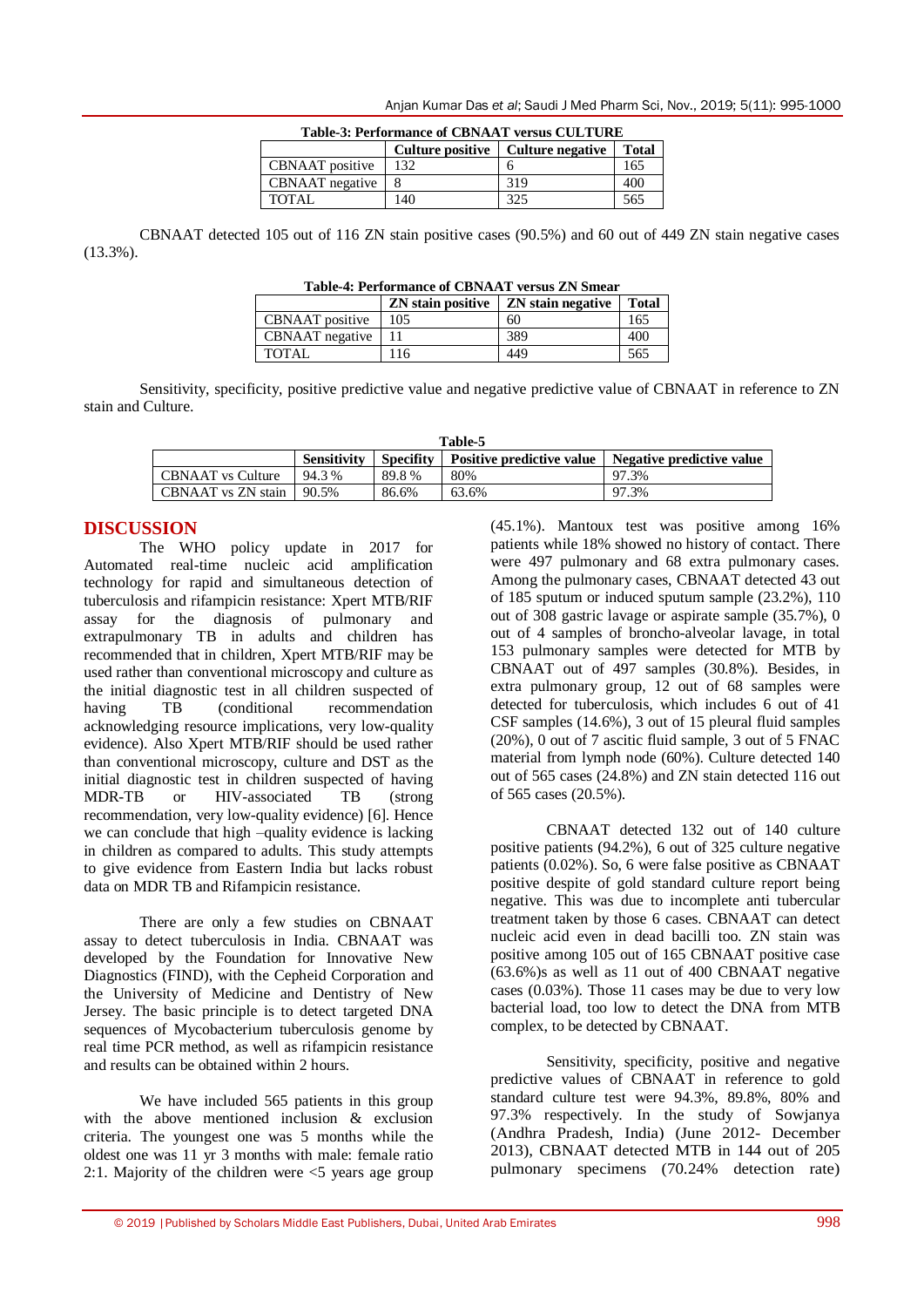whereas sputum for AFB was able to detect only 108 cases (52.68% detection rate). CBNAAT detected 108 out of the 109 sputum smear positive cases, and 36 out of the 96 sputum smear negative cases [9]. Our study showed that CBNAAT detected 153 of 497 pulmonary cases (30.8%) and 12 of 68 extrapulmonary cases (17.6%). The difference of result may be due to the Andhra study being an adult study and our study being a paediatric study where the pauci bacillary cases predominate and the bacterial load is less. It was found in a study by Singh in Delhi that of 50 individuals aged 0-14 years with suspected PTB, 23 (46%) were diagnosed with PTB based on the RNTCP algorithm [10]. Sixteen children from the PTB group (69.5%) were Xpert-positive. None in the 'not PTB' group were Xpert-positive. With culture as gold standard, Xpert sensitivity and specificity were respectively 91.6% (95% CI 59.7–99.5) and 86.8% (95% CI 71.1–95.05). This compares favourably with our data showing a Xpert sensitivity of 94.3% and 89.8% specificity as compared to culture methods.

Sensitivity, specificity, positive and negative predictive values of CBNAAT in reference to ZN smear were 90.5%,86.6%,63.6% and 97.3% respectively. It is evident that CBNAAT is superior to ZN smear for diagnosing paediatric TB. CBNAAT detected 60 out of 449 smear negative cases (13.4%). CBNAAT also detected 10 cases of rifampicin resistance among the 165 cases detected by CBNAAT (6.1%). First National Drug Resistance Survey results showed the rates of MDR are 6.19% overall and among new TB patients to be 2.84% and that in previously treated to be 11.60 % [11]. It is difficult to draw conclusions as good quality paediatric MDR TB data are lacking and the above study gives adult data and was powered for national data as compared to state wise data.

In a 4 city urban Indian paediatric study involving 8370 presumptive paediatric TB cases of which were 517 Xpert/CBNAAT positive cases by Raizada *et al*., [12], more than 2 fold higher TB case detection was observed on Xpert as compared with smear microscopy irrespective of type of specimen. The increase in TB detection rate was highest while testing CSF, fine needle aspiration cytopathology samples, BAL and Pus specimen with Xpert as compared to smear microscopy. It was observed that none of the 52 ascetic fluid specimen tested had a positive test result either on Xpert or smear microscopy. Also, there was no significant gain in TB detection (OR 1.2 (95% CI 0.3–4.0) on Xpert over smear microscopy in case of pleural fluid. This is in consonance with WHO guidelines issued which prefers a pleural biopsy over pleural fluid sample [6]. Our study also showed that pleural fluid was positive for MTB by CBNAAT in 3 of 15 cases (20%) only and none for 7 ascitic fluid samples (0%).

The meta-analysis by Maynard-Smith involving 6026 extrapulmonary TB samples from 27 studies included in this review showed that median sensitivity and specificity of Xpert assay with a culture based reference standard were 0.83 (IQR, 0.68–0.94) and 0.98 (IQR, 0.89–1.00) respectively [13]. An important unresolved issue regarding the use of Xpert assay to test non-respiratory samples is the differing processing requirements for each sample type. Technical studies on optimum processing methods would enable the highest rates in sensitivity to be achieved, as well as lowering indeterminate rates. Denkinger (USA) performed a systematic review and meta- analysis to assess the accuracy of Xpert for the detection of extrapulmonary TB [14]. They determined the accuracy of Xpert compared with culture and a composite reference standard (CRS). They identified 18 studies involving 4461 samples. In lymph node tissues or aspirates, Xpert pooled sensitivity was 83.1% (95% CI 71.4-90.7%) versus culture and 81.2% (95% CI 72.4-87.7%) versus CRS. In cerebrospinal fluid, Xpert pooled sensitivity was 80.5% (95% CI 59.0-92.2%) against culture and62.8% (95% CI 47.7–75.8%) against CRS. In pleural fluid, pooled sensitivity was 46.4% (95% CI26.3-67.8%) against culture and 21.4% (95% CI 8.8–33.9%) against CRS. Xpert pooled specificity was consistently >98.7% against CRS across different sample types. Based on this systematic review, the World Health Organization now recommends Xpert over conventional tests for diagnosis of TB in lymph nodes and other tissues, and as the preferred initial test for diagnosis of TB meningitis.

Thus, this study adds data from TB endemic third world country. CBNAAT can help in rapid diagnosis of pediatric tuberculosis with high sensitivity, specificity, positive and negative predictive value. It also detects rifampicin resistance allowing for appropriate treatment to be started early. This is also cost saving by detecting true TB negative patients by avoiding unnecessary treatment.

However, CBNAAT assay has a lot of disadvantages [6]:

- 1. Not suitable to assess the response to treatment like conventional microscopy and culture.
- 2. Several technical problems like requirement of stable electricity, limited temperature change (2 to 28 deg C), availability of maintenance, annual calibration, limited throughput at 16-20 samples per day in busy centres, cartridge shelf life of 12 months.
- 3. It cannot detect emerging rifampicin resistance during treatment as well as isoniazid monoresistance.
- 4. Unable to differentiate between XDR-TB from MDR-TB as it detects only rifampicin